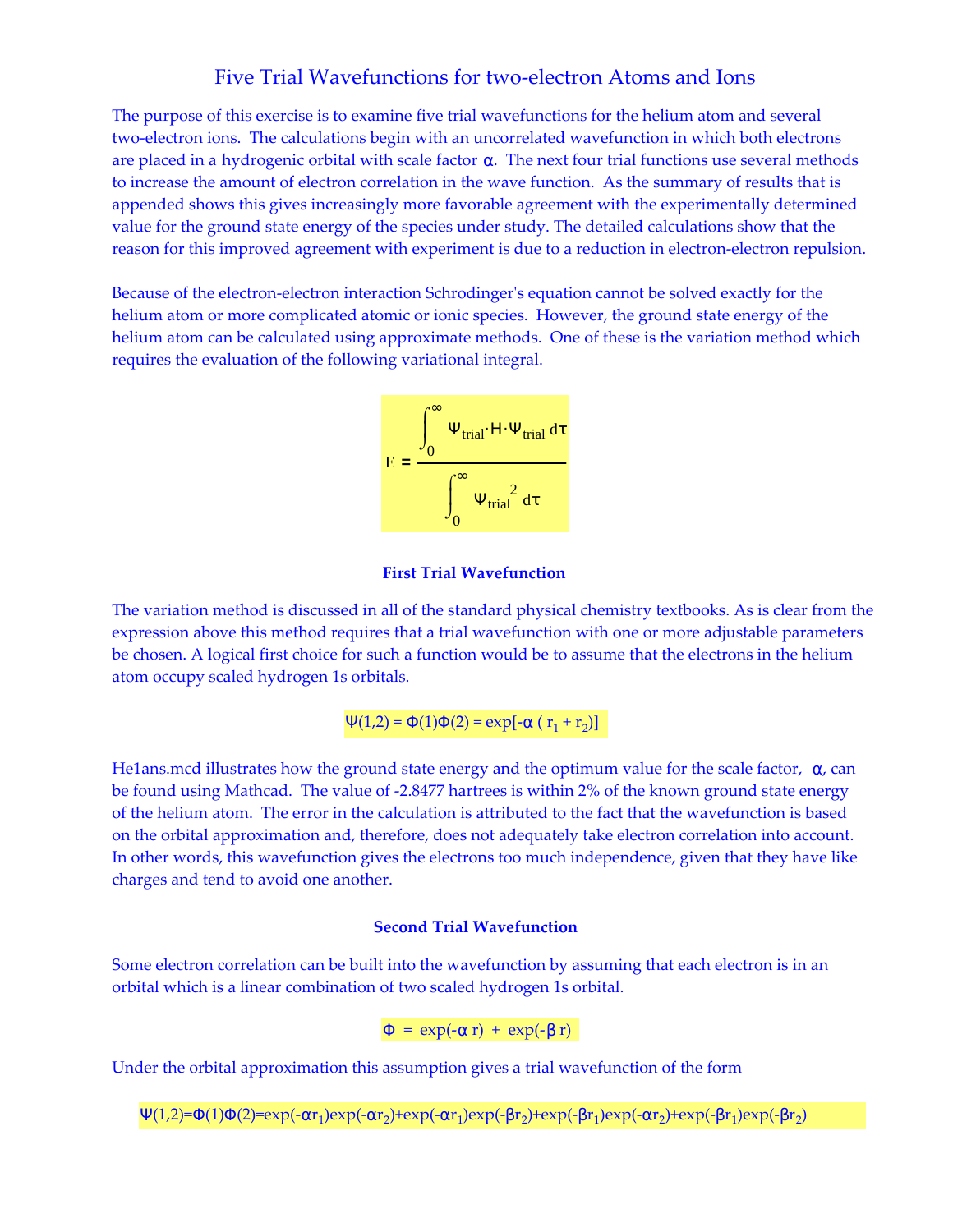Inspection of this wavefunction indicates that 50% of the time the electrons are in different orbitals, while for the first trial wavefunction the electrons were in the same orbital 100% of the time. He2ans.mcd illustrates how this calculation would be executed. Notice the enormous increase in the complexity of the variational expression for the energy. However, also notice that the calculation is very similar to that using the previous trial wavefunction. The differences are that in this case the expression for the energy is more complex and that it is being minimized simultaneously with respect to two parameters rather than just one. It is also clear that introducing some electron correlation into the trial wavefunction has improved the agreement between theory and experiment.

#### **Third Trial Wavefunction**

The extent of electron correlation can be increased further by eliminating the first and last term in the second wavefunction. This yields a wavefunction of the form,

$$
\Psi(1,2)=\exp(-\alpha r_1)\exp(-\beta r_2)+\exp(-\beta r_1)\exp(-\alpha r_2)
$$

This trial wavefunction places the electrons in different scaled hydrogen 1s orbitals 100% of the time and He3ans.mcd shows that further improvement in the agreement with the literature value of the ground state energy is obtained. This result is within 1% of the actual ground state energy of the helium atom.

#### **Fourth Trial Wavefunction**

The third trial wavefunction, however, still rests on the orbital approximation and, therefore, doesn't treat electron correlation adequately. Hylleraas took the calculation a step further by introducing electron correlation directly into the wavefunction by adding a term,  $r_{12}$ , involving the inter-electron separation.

$$
\Psi(1,2) = \exp[-\alpha (r_1 + r_2)][1 + \beta r_{12}]
$$

In the trial wavefunction shown above, if the electrons are far apart  $r_{12}$  is large and the magnitude of the wave function increases favoring that configuration. He4ans.mcd shows that this modification of the trial wavefunction has further improved the agreement between theory and experiment to within 0.5%.

# **Fifth Trial Wavefunction**

Chandrasakar brought about further improvement by adding Hylleraas's  $r_{12}$  term to the third trial wave function as shown here.

$$
\Psi(1,2) = [\exp(-\alpha r_1)\exp(-\beta r_2) + \exp(-\beta r_1)\exp(-\alpha r_2)][1 + br_{12}]
$$

As can be seen in He5ans.mcd Chandrasakar's three parameter wavefunction gives rise to a fairly complicated variational expression for ground state energy. However it also gives a result for helium that is within .07% of the experimental value for the ground state energy. The experimental value for the ground state energy of the helium atom is 2.90372  $\rm E_{\,h}$ .

The calculations that have been outlined here for the helium atom can be repeated for H $\cdot$ , Li $\cdot$ , Be $^{+}$ , etc. The hydride anion is a particularly interesting case because the first two trial wavefunctions do not predict a stable ion. This indicates that electron correlation is an especially important issue for atoms and ions with small nuclear charge.